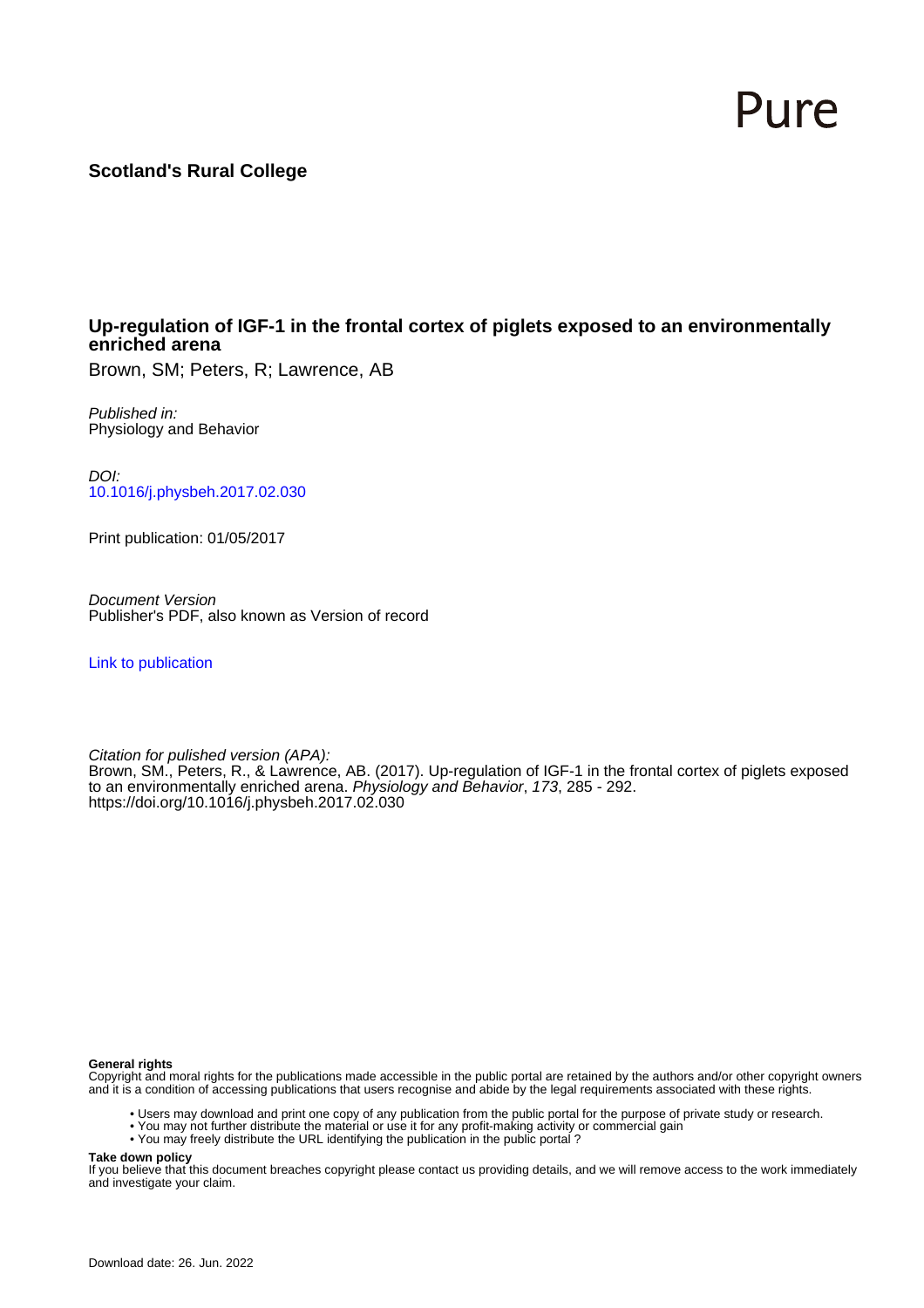

Contents lists available at ScienceDirect

## Physiology & Behavior



journal homepage: <www.elsevier.com/locate/phb>

## Up-regulation of IGF-1 in the frontal cortex of piglets exposed to an environmentally enriched arena



Sarah M. Brown <sup>a,\*</sup>, Rebecca Peters <sup>b,1</sup>, Alistair B. Lawrence <sup>b</sup>

<sup>a</sup> University of Edinburgh, Roslin Institute, Penicuik EH25 9RG, United Kingdom

<sup>b</sup> SRUC, West Mains Road, Edinburgh EH9 3JG, United Kingdom

#### HIGHLIGHTS

• IGF-1 gene expression upregulated in frontal cortex of piglets after EE protocol.

• Trend towards similar increase in BDNF post enrichment.

• Evidence of potential CNS benefits of EE.

- No difference in exploration or walking behaviour in enriched arena vs home pen.
- Species typical behaviours (rooting/foraging) increased in enriched arena while inactivity decreased.

#### article info abstract

Article history: Received 14 December 2016 Received in revised form 22 February 2017 Accepted 22 February 2017 Available online 24 February 2017

Keywords: Enrichment Behaviour Gene expression Frontal cortex IGF-1

Environmental enrichment (EE) is widely used in the life sciences to study effects of environment on the brain. In pigs, despite lack of EE being a key welfare issue there is little understanding of brain effects of EE in pigs. This project aimed to study the effects of exposure to an EE arena on piglet behaviours and on brain gene expression levels with a focus on IGF-1 and related genes. Eight litters of large white  $\times$  landrace  $\times$  Hampshire piglets were farrowed and raised in a free farrowing system (PigSAFE). At 42 days of age, 6 piglets per litter were given access to an enriched arena with plentiful peat, straw and space, (in groups of 4 made up of stable pairs) for 15 min per day on 5 consecutive days to allow them to habituate to the apparatus. Piglet behaviours were recorded in the arena for 15 min periods on 3 consecutive days. On the final day only one pair of test piglets per litter was given access to the arena. Brain tissue was collected within 45 min of the test from piglets exposed to the arena on the day and their non-exposed littermate controls. RNA was extracted from the frontal cortex and QRT-PCR for selected genes run on a Stratgene MX3005P. In both the home pen and the EE arena litters spent the largest proportion of time engaging in foraging behaviour which was significantly increased in the enriched arena ( $t_7 = 5.35$ , df = 6, p = 0.001). There were decreases in non-running play ( $t_7 = 4.82$ , p = 0.002) and inactivity ( $t_7 = 4.6$ ,  $p = 0.002$ ) in the arena. A significant fold change increase (FC = 1.07,  $t = 4.42$ ,  $p = 0.002$ ) was observed in IGF-1 gene expression in the frontal cortex of piglets exposed to the enriched arena compared to those not exposed on the day of culling. No change in expression was observed in CSF1, the IGF-1 receptor gene nor in any of the binding proteins tested (IGFBP1-6). There was a weak tendency for increased expression of the neurotrophic factor BDNF1 (fold change: 1.03;  $t_7 = 1.54$ ,  $p = 0.1$ ). We believe this work is the first to explore effects of EE on pig brain physiology and development, and also points to a potential role for IGF-1 in brain effects of EE.

> © 2017 The Authors. Published by Elsevier Inc. This is an open access article under the CC BY license [\(http://creativecommons.org/licenses/by/4.0/\)](http://creativecommons.org/licenses/by/4.0/).

### 1. Introduction

#### Corresponding author.

Environmental enrichment (EE) refers to providing increased environmental complexity to housed (e.g. farmed, laboratory) animals, and has been defined as an environmental manipulation that improves the biological functioning of the animal [\[1\].](#page-7-0) In general EE involves keeping animals in larger cages or pens in groups with nesting materials, objects and in the case of rodents with running wheels  $(e.g. [2,3])$  $(e.g. [2,3])$  $(e.g. [2,3])$ . Thus EE

<http://dx.doi.org/10.1016/j.physbeh.2017.02.030>

0031-9384/© 2017 The Authors. Published by Elsevier Inc. This is an open access article under the CC BY license [\(http://creativecommons.org/licenses/by/4.0/\)](http://creativecommons.org/licenses/by/4.0/).

E-mail addresses: Sarah.Brown@ed.ac.uk (S.M. Brown), Rebecca.Peters@abdn.ac.uk (R. Peters), [Alistair.Lawrence@sruc.ac.uk](mailto:Alistair.Lawrence@sruc.ac.uk) (A.B. Lawrence).

<sup>&</sup>lt;sup>1</sup> Current address: University of Aberdeen, Zoology Building, Aberdeen, AB24 2TZ, United Kingdom.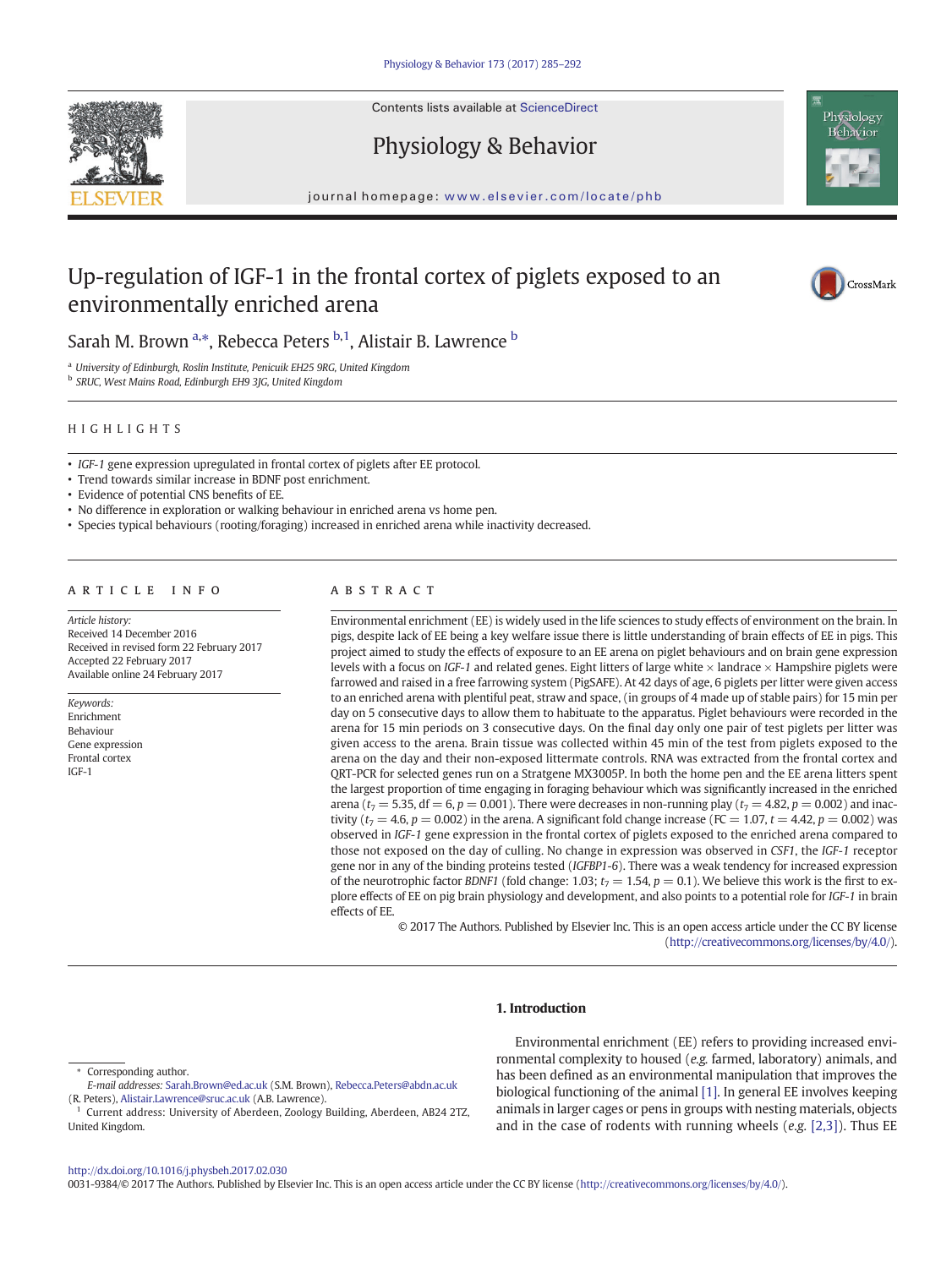generally provides for a greater range of behaviours including social interactions, species typical behaviour such as digging and nest-building and exercise.

It is many years since EE was first demonstrated to have what are regarded as positive effects on brain and behaviour development (e.g. [\[4,5\]](#page-7-0)). Since that time studies have continued to use EE as a means of studying the effects of environment on brain morphology and function, for example studying the role of EE in stimulating neurogenesis and cognitive function in relation to the hippocampus [\[6\]](#page-7-0). There has also been increasing interest in the role of EE in protecting against challenges such as anxiety [\[7\]](#page-7-0) and ageing [\[8\].](#page-7-0) The components of EE which affect brain and behaviour remain under debate. There has been particular interest in the role of exercise as an aspect of EE. For example, in a study where exercise was dissociated from other aspects of EE, exercise was concluded to be the critical factor in mediating increased hippocampal neurogenesis [\[9\]](#page-7-0). Another study using an 'alternating EE paradigm' confirmed the importance of physical exercise to neurogenesis while suggesting that other components of EE had other effects including buffering against stress [\[10\]](#page-7-0).

In terms of molecular mechanisms growth and neurotrophic factors are seen to play important roles in mediating the effects of EE. The exercise components of EE seem likely to be responsible for increased expression of vascular endothelial growth factor (VEGF) [\[11\]](#page-7-0) and EEinduced VEGF has been associated with hippocampal neurogenesis and improved cognitive function [\[12\]](#page-7-0). Similarly EE has been shown to increase expression of neurotrophins; EE increased expression of both brain-derived growth factor (BDNF) and nerve growth factor (NGF) across several brain regions [\[13\]](#page-7-0). BDNF is thought to play an intrinsic role in terms of the improvements to synaptic plasticity and cognition observed with EE [\[6\].](#page-7-0) Insulin-like growth factor 1 (IGF-1) has also been implicated as a potential mediator of brain and behavioural effects of EE (e.g. [\[8\]\)](#page-7-0). IGF-1 is produced both in the periphery [\[14\]](#page-7-0) and centrally within the brain [\[15\]](#page-7-0), and plays an important role in neuronal differentiation, development and survival (e.g. [\[16\]](#page-7-0)). IGF-1 exerts its effects on neurotrophic responses mainly through the IGF-1 receptor (IGF1R) [\[17\],](#page-7-0) and may contribute to brain plasticity through stimulation of BDNF [\[16\]](#page-7-0). The literature mainly suggests that similar to VEGF, IGF-1 brain effects are stimulated via the exercise implicit in many EE regimes (e.g. [\[18\]\)](#page-7-0). However a study of the molecular basis of play behaviour (seen as a component of EE [\[3\]\)](#page-7-0), found IGF-1 gene expression elevated in the frontal cortex of rats in response to play but not in response to a social defeat [\[19\]](#page-7-0) suggesting that physical exercise per se may not be sufficient to induce brain IGF-1 expression.

In addition to its science relevance, EE is also a key concept in animal welfare given concern that housing for farm, laboratory and zoo animals often constrains performance of 'natural behaviour' [\[20\]](#page-7-0). EE also links to the growing interest in 'positive welfare', and that we should be concerned with providing animals with positive emotional daily experiences (e.g. [\[21\]\)](#page-7-0).

In this paper we report on the effects of EE on brain and behaviour in pigs. Most knowledge of the brain effects of EE comes from studies of adult rodents. The pig is both considerably more human-like in terms of anatomy and development than mice or rats [\[22\],](#page-7-0) and information on the effects of EE in this species would thus have comparative value. The study of EE in pigs also has considerable relevance to pig welfare as pigs are often housed in conditions with limited space and a lack of materials with which to interact [\[23\]](#page-7-0). EU legislation requires that pigs are given access to EE in the form of materials to allow 'proper investigation and manipulation activities' (EU Directive; 2001/93/EC); there is concern that this directive is not widely enforced. We have focused on the potential for EE to elevate gene expression of growth and neurotrophic factors (IGF1, BDNF) given the evidence of their roles in brain effects of EE (see above). As the IGF-1 pathway has also been studied in detail following exposure to play [\[19\]](#page-7-0) we examined effects of EE on gene expression of the IGF-1 receptor and binding proteins. We have also looked for an effect of EE on colony stimulating factor 1 (CSF1). We carried out the study on juvenile pigs (this being the most relevant age in terms of welfare concerns). It is believed that neonatal macrophages are an important source of extra-hepatic IGF-1 [\[24\],](#page-7-0) that microglia (brain macrophages) are the major source of brain IGF-1 [\[25\]](#page-7-0) and that CSF1 may play a central role in stimulating macrophage production of IGF-1 [\[24\].](#page-7-0) We also report on the behavioural responses during exposure to EE which are often unreported in EE studies in rodents. We finally chose to explore the effects of a short-term exposure to EE, as this has previously been shown to have strong effects on a number of functional circuits [\[26\].](#page-7-0) In applied terms providing pigs with EE on farms for short periods could help circumvent some of the practical difficulties farmers have in providing EE materials to pigs.

In summary our aims were to test in the pig whether short-term exposure to EE induced elevations in gene expression for IGF-1, BDNF and CSF1 and in the case of IGF-1 for its receptor and binding proteins. We also report on the behavioural response to the EE exposure. To our knowledge this is the first study to report on growth and neurotrophic factors as potential brain mechanisms for effects of EE in a non-rodent large animal species.

#### 2. Materials and methods

#### 2.1. Ethical review

All work was carried out in accordance with the U.K. Animals (Scientific procedures) act 1986 under EU Directive 2010/63/EU following ethical approval by SRUC (Scotland's Rural College) Animal Experiments committee. All routine animal management procedures were adhered to by trained staff and health issues treated as required. All piglets were returned to commercial stock at the end of the study.

#### 2.2. Animals and general experimental procedures

Post weaning behavioural observations and behavioural tests were carried out on litters from eight commercial cross-bred dams (Large White  $\times$  Landrace); the boar-line was American Hampshire. Litters were born within a 72 h time window. Litter size was not standardised and was dependent on biological variation (11–13 piglets per litter in this study). Cross fostering was kept to a minimum and only performed where piglet welfare was considered at risk.

The experimental animals were housed in the Pig and Sow Alternative Farrowing Environment (PigSAFE) pens [\[27\]](#page-7-0) from birth through to 8 weeks of age (4 weeks post weaning). PigSAFE (home) pens [\(Fig. 1a](#page-3-0)) allow species-specific behaviours in both the sow and the piglets, to be expressed by providing more space than conventional farrowing crates and the possibility for provision of bedding (straw; 1 kg per pen per day approximately provided at between 0830 and 0900). The PigSAFE pens used were partially slatted (approximately 2 m  $\times$  2.3 m slats at end opposite entry door) and straw was provided from entry door in solid floored area. Temperature within the unit was controlled in accordance to the Defra Code of Recommendations for the Welfare of Livestock [\[28\]](#page-7-0). Artificial lighting was maintained between the hours of 08:00–16:00 with low level night lighting ensuring Defra codes were adhered to. Piglet management included weighing at birth and a standard iron injection at day 3 post-partum. No teeth clipping or tail docking or castration was performed. Litter size was dependent on natural variation (range 10–12 piglets per litter in this group). Our previous work [\[29\]](#page-7-0) has found no effect of litter size on the expression of the behaviours of interest in this system. At weaning sows were removed from the home pen and returned to the sow house while piglets were weighed, vaccinated against Porcine Circovirus and ear tagged for identification. Litters remained intact in the home pen until the end of the study (8 weeks of age) when remaining piglets were returned to commercial farm stock. Post wean diet was in the form of Primary Diets Prime Link Extra pelleted feed provided ad libitum.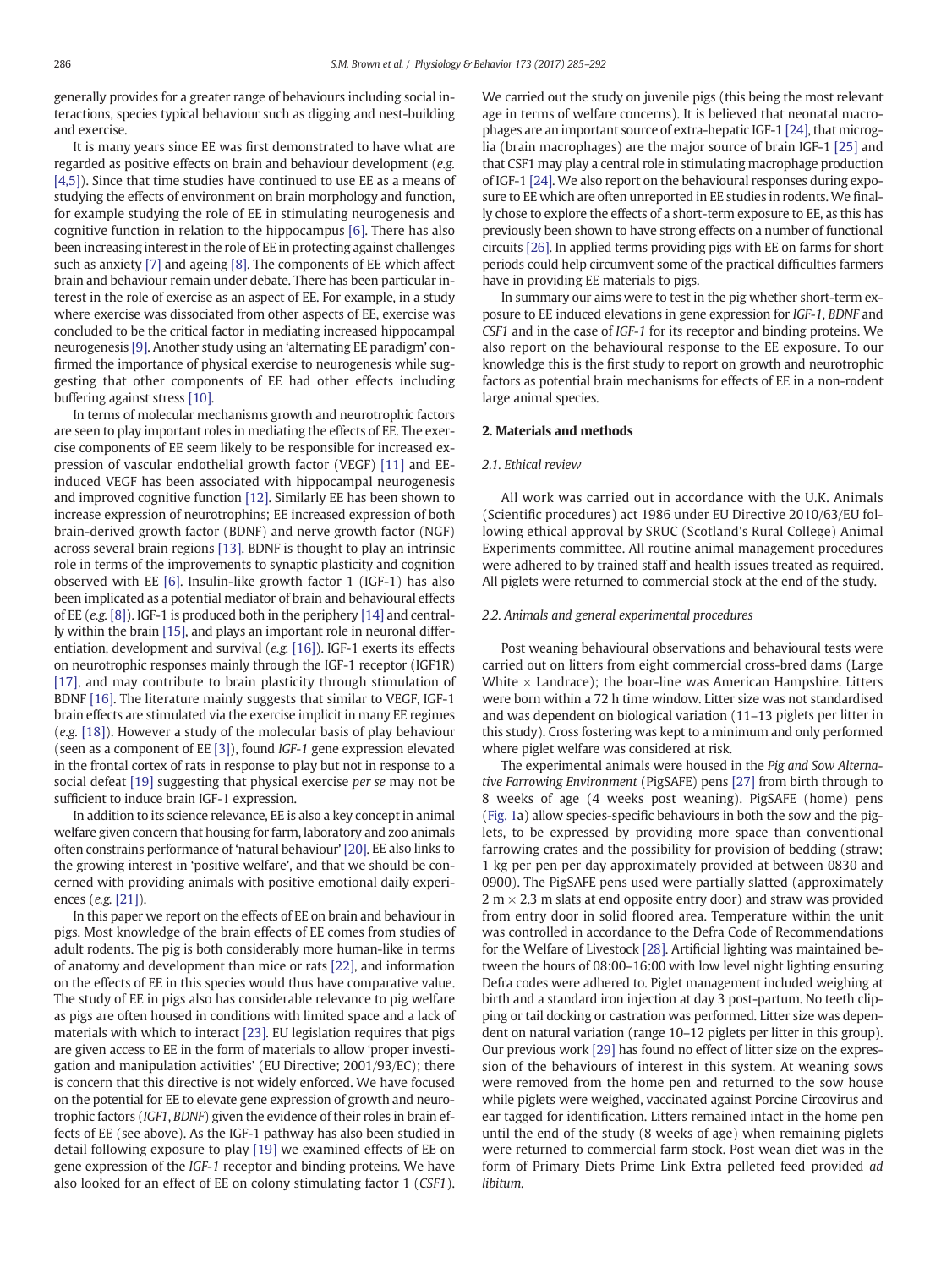<span id="page-3-0"></span>

Fig. 1. (a) Diagram of home pen for each litter; (b) Diagram of apparatus used in test events.

#### 2.3. Experimental design

Observations of behaviour in the home pen were performed on days 8, 11 and 13 post-weaning between the hours of 10:30 and 12:30. All piglets were marked on the back with an identity mark corresponding to their ear tag ID using a permanent marker between 08:00 and 09:30 on these days. Piglets were gently handled pre-weaning and so were used to the procedure. Behaviours were recorded using an ethogram based on previous work in play in pigs [\[29\],](#page-7-0) with additional general behaviours of foraging, exploration, social non-play and walking added to record non-play behaviours (Table 1). Only those piglets from the litter that were subsequently observed in the arena were observed in the home pen.

Observations of behaviour in the enrichment (EE) arena (see Fig. 1b) were performed using the ethogram (Table 1) when the piglets were between 7 and 8 weeks of age (day 21–28 post weaning). The EE arena was solid floored throughout. Ten litres of peat and 1 kg of straw were provided at one end of the arena and replenished after every test. The arena was emptied of substrate and washed down daily. Six piglets per litter were introduced into the arena on a 10 min habituation schedule for three consecutive days. On the 4th day, piglets were marked as 'stimulus' or 'test' pigs (matched as closely as possible for weaning weight and sex) and run through the EE arena. All piglets were marked on the back with their own IDs between 08:00 and 09:30 daily. Other than moving to allow access to arena, test piglets were not handled differently to their littermates up to and including the point of sedation. All tests were carried out between 10:30 and 12:30. Test pigs were allocated to pair A or B at random and remained allocated to that pair for the duration of the study. Stimulus pigs were introduced and held at one end of the arena (enriched area) while test pigs were held at the opposite end (start box) for 30 s before release. Pigs had visual, auditory and olfactory access to their opposite pair

throughout the test. Test pigs were then released and negotiated a short (2 m) runway past a central object before reuniting with the stimulus pigs at the opposite end. The central object was a plastic water container that occupied 0.06 m<sup>2</sup> of floor space (0.22  $\times$  0.22 m) and was removed once the piglets had passed it. Its purpose was to determine if piglets chose a specific side to pass the object, however as piglets were observed to pass the object on whichever side they were placed

Table 1 Ethogram used in both the home pen and enriched arena for behavioural scoring.

| Behaviour              | Definition/type                                                                                                                                                                                                          | References                |
|------------------------|--------------------------------------------------------------------------------------------------------------------------------------------------------------------------------------------------------------------------|---------------------------|
| Foraging               | Any event where nose of piglet makes contact<br>with the straw or peat including rooting and<br>grazing.                                                                                                                 | Defined for<br>this study |
| Exploration            | Nose making contact with either the bare floor of<br>the apparatus or walls (often combined with<br>walking).                                                                                                            | Defined for<br>this study |
| Playful running        | Energetic running and hopping in forward<br>motions often associated with excitability, using<br>large areas of the pen, and occasionally coming<br>into marginal/accidental contact with other<br>piglets (e.g. nudge). | [29]                      |
| Play<br>$non-running)$ | Pivots, flops, hops, gentle nudging and moderate<br>pushing of a pen mate.                                                                                                                                               | [29]                      |
| Social non-play        | Pushing, biting, head knocking and potentially<br>harmful fights.                                                                                                                                                        | Defined for<br>this study |
| Walking                | A steady 4 beat gait with 2 or 3 legs bearing<br>weight at any one time (depending on the phase<br>of the movement).                                                                                                     | Defined for<br>this study |
| Inactive               | Ventral or lateral lying with no movement.                                                                                                                                                                               | Defined for<br>this study |
| Escape                 | Placing one or more feet on the top of any side of<br>the apparatus and attempting to escape.                                                                                                                            | Defined for<br>this study |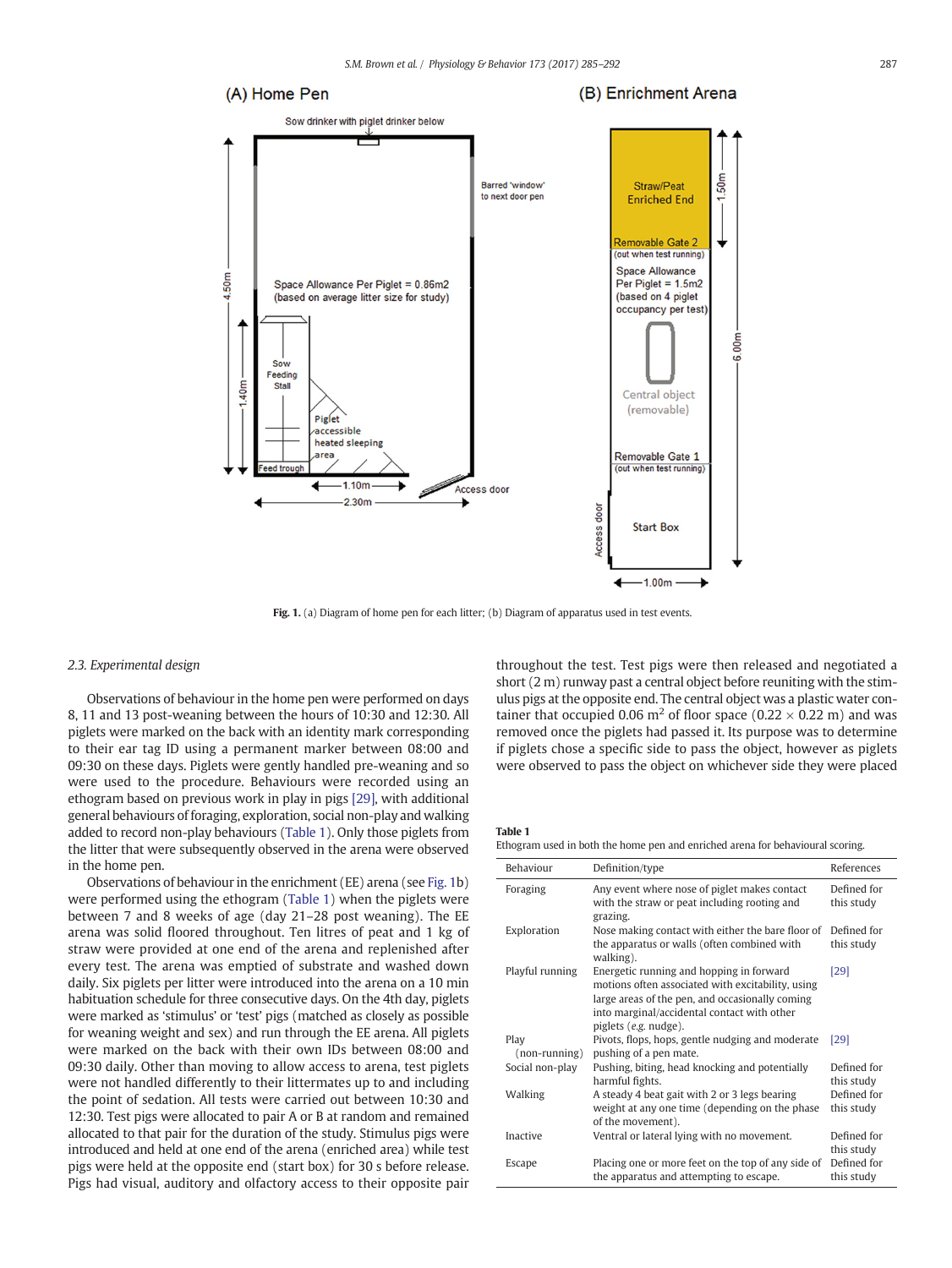in the start box this analysis is not included. All four piglets were then left in the arena with barriers and central object removed for 15 min and behaviour recorded. At the end of the test, the pair of stimulus pigs were retained in the arena and the test pigs (pair A) replaced with the second pair of test pigs (pair B) from the same litter and the test repeated. Pair order for test pigs was swapped on each test. This was repeated on trial days 5 and 6, with only one test pair being run on day 6.

The EE arena was located in an empty corridor within the same room as the home pens (see [Fig. 1](#page-3-0)b) and piglets were moved as needed using boards to minimise contact.

On day 6, after test pair A had completed the test one male piglet from the test pair B within the same litter was removed from the home pen (prior to the return of pair A to the pen) and sedated via intramuscular injection using a combination of medetomidine mydrochloride (Domitor 0.01 ml/kg), Ketamine (0.1 ml/kg), midazolam (Hypnovel 0.1 ml/kg) and azaperone (Stresnil 0.025 ml/kg) in a straw penned area in the same room but away from the other piglets. Piglets were left for 15 min to allow sedation to take full effect before being euthanized via intercardial injection with pentobarbital (Euthatal 0.7 ml/kg) for brain tissue collection. This method was devised by the consulting veterinary anaesthetist as the most effective and humane method of euthanasia for pigs of this age.

Within 15 min of completing the arena test, one male piglet from test pair A (which had experienced the test on day 6) was also removed from the home pen, sedated and euthanized using the same procedure. This provided brain tissue samples from 2 piglets per litter, both with experience of the enrichment arena, one within 24 h of brain collection and one within 45 min of brain collection. This timeline was used to give comparable results to those previously performed in rodents [\[26\].](#page-7-0)

Piglet brains were removed whole and dissected over dry ice. Frontal cortex was snap frozen on dry ice and stored at  $-80$  °C prior to processing. Brain dissections were performed using the online pig brain atlas [\(http://www.anatomie-amsterdam.nl/sub\\_sites/pig\\_brain\\_atlas/start.](http://www.anatomie-amsterdam.nl/sub_sites/pig_brain_atlas/start.htm) [htm](http://www.anatomie-amsterdam.nl/sub_sites/pig_brain_atlas/start.htm)) as a guide to gross structure with more precise dissections (as in Section 2.5) using information from [\[58\]](#page-8-0).

#### 2.4. Recording of behaviour

The animals were digitally recorded in their home pen using Sony LL20 low light cameras with infra-red and a Geovision GV-DVR (see above for schedule of recordings). Two cameras were set up per pen, one at the rear and one at the front to provide maximal coverage. Piglets were not visible when in the far corner of the heated sleeping area but could be seen at all other times. Behaviour was recorded using focal sampling with Noldus' The Observer XT 11 (Noldus Information Technology bv, Wageningen, The Netherlands) software package. A coding scheme was created, relating each behaviour from the ethogram [\(Table 1\)](#page-3-0) and every individual piglet with a specific key. Home pen play data was recorded as durations where appropriate. For short behaviours, such as hop or pivot, where it was not possible to get an accurate duration of one single movement, time was allocated as 1 s per count. Only piglets used in the arena tests were observed in the home pen. Behaviour of individual piglets in the enrichment arena was recorded from when the piglets had access to the whole arena (i.e. from the point that the test pigs mixed with the stimulus pigs) and stopped after 15 min. If the piglet moved out with the range of the recording equipment at any time in either the home pen or the arena it was recorded as being out of sight. The total period the piglet was out of sight was taken from the total observation period to give a visible time period of each piglet, which was then used as that piglet's observation time for calculating proportional behavioural time budgets. One observer completed all video analysis to remove any reliability issues relating to multiple observers.

#### 2.5. Preparation of tissue samples for qPCR

Frontal cortex samples were removed from −80 °C and placed in RNAlater (Ambion) which had been chilled to  $-20$  °C before being placed at 4 °C and allowed to thaw for 24 h under gentle agitation to assist in the perfusion of RNAlater through the tissue during thawing. The tissue was then further dissected to provide a small representative sample of superior frontal gyrus for RNA extraction.

RNA was extracted using the Qiagen RNeasy Midi Kit as per manufacturer's instructions. Samples were quantified using a Nanodrop 3300 (ThermoScientific). cDNA synthesis was carried out on 400 ng of RNA using the Affinity Script multi temperature cDNA synthesis kit (Agilent Technologies Part Number 200436) as per manufacturer's instructions. cDNA samples were also quantified using a Nanodrop 3300 (ThermoScientific) prior to PCR.

#### 2.6. Quantitative real time PCR (qPCR)

qPCR was carried out on an MX3000P (Agilent Technologies) using Taqman FAM labelled assays and Agilent Brilliant III Ultra-Fast qPCR master mix as per manufacturer's instructions. HPRT1 (Applied Biosystems probe # Ss03388274\_m1) and ACTB (Applied Biosystems probe # Ss03376081\_u1) were used as reference genes. FAM tagged probes were supplied by Applied Biosystems as per Table 2. Cross species reactivity has been reported with some these probes (due to the highly conserved nature of the genes being studied) in the past. To prevent sample contamination all work areas and equipment were thoroughly cleaned with RNAzap and exposed to UV light before and after use. Researchers wore standard PPE and double gloved during sample collection and processing. No other tissue samples were processed in the same area of the laboratory for the duration of the gene expression work.

Samples were run in triplicate for both reference genes and genes of interest, and a calibrator sample (pooled) run on every plate to allow across plate comparison. Plates were initially held at 95 °C for 10 min before completing 40 cycles at 95 °C for 15 s and 60 °C for 1 min. The mean cycle threshold (Ct) value was calculated for each sample and a normalisation factor applied to correct for any errors in sample concentration by taking the geometric mean of the two control genes and dividing by the average geometric mean to create the normalisation factor for each sample, and then dividing the sample mean Ct by the sample normalisation factor. This normalised mean Ct was then rescaled to the plate calibrator (to allow across plate comparisons) by dividing the normalised mean Ct of the sample by the normalised mean Ct of the calibrator.

#### Table 2

Taqman probes used for quantitative PCR analysis. Left hand column gives gene target name with the Applied Biosystems catalogue number in the right hand column. Middle column gives the sequence interrogated for probe development by ABI (Refseq or GenBank ID). Probes were of standard inventoried stock for amplification of pig genes.

| Probe ID (gene target name) | Interrogated sequence | Catalogue number |
|-----------------------------|-----------------------|------------------|
| (Actb)                      | AK237086.1            | Ss03376081 u1    |
| (Hprt1)                     | NM_001032376.2        | Ss03388274 m1    |
| (IGF1)                      | NM 214256.1           | Ss03394499 m1    |
| (IGF1R)                     | NM 214172.1           | Ss03394286 m1    |
| (IGFBP1)                    | NM 001195105.1        | Ss03374977 u1    |
| (IGFBP2)                    | NM 214003.1           | Ss03393382 u1    |
| (IGFBP3)                    | IO5228.1              | Ss03374257 u1    |
| (IGFBP4)                    | NM 001123129.1        | Ss03387801 u1    |
| (IGFBP5)                    | NM 214099.1           | Ss03382569 u1    |
| (IGFBP6)                    | NM 001093660.1        | Ss03386322 u1    |
| (BDNF)                      | NM_214259.2           | Ss03822335 s1    |
| (CSF1)                      | AJ583705.1            | Ss03373560_g1    |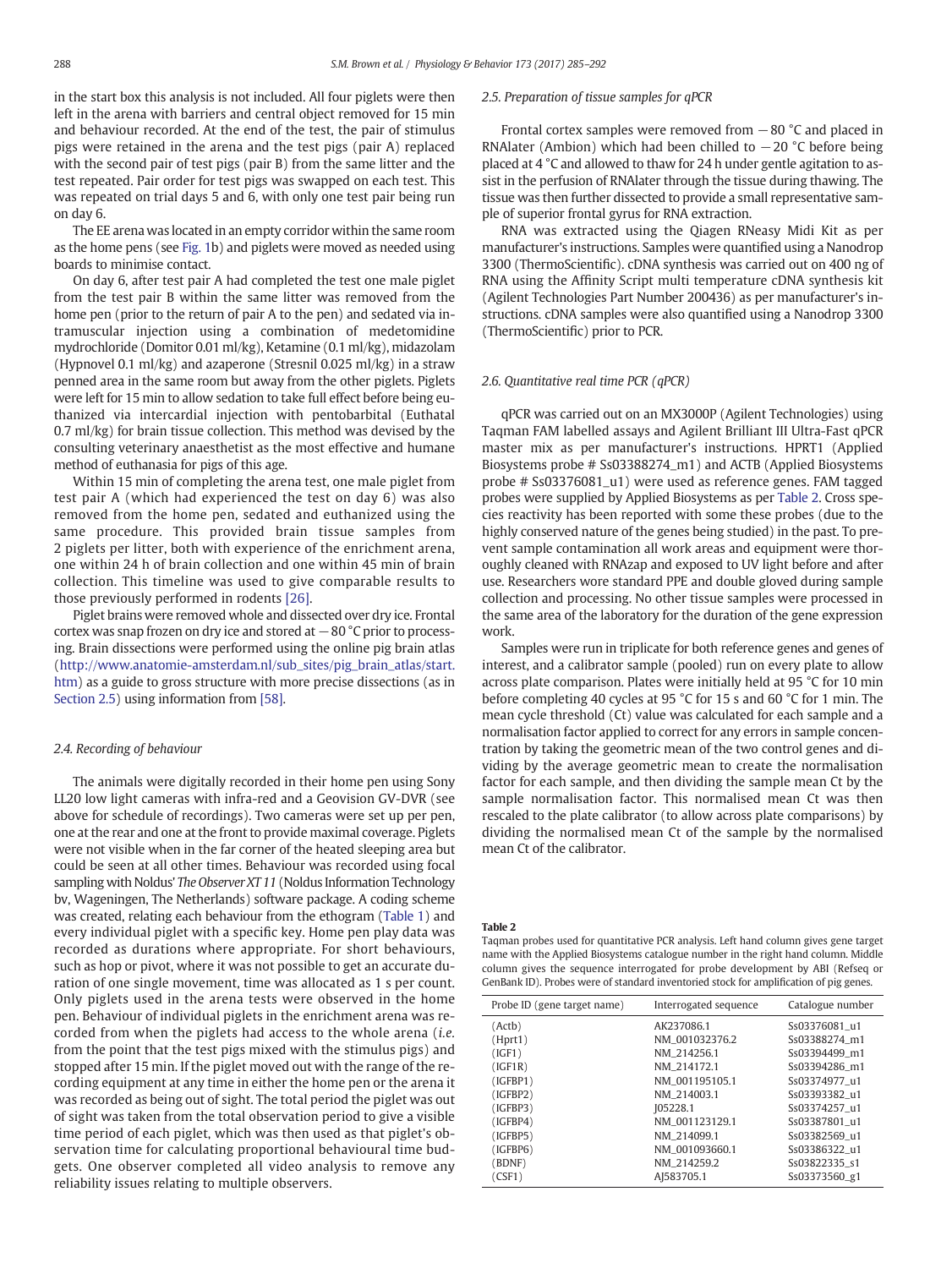#### 2.7. Statistical analysis

Basic statistics, normalisation and rescaling of qPCR values was carried out in Microsoft Excel. Further statistical analysis of qPCR (fold change: paired t-tests) and behavioural data (proportional changes: paired t-tests) was performed in Minitab 17 under licence to the University of Edinburgh. Bonferroni corrections for multiple testing (including behavioural and gene expression comparisons) provided a p value cut-off of 0.003. Home pen behaviour was only analysed for pigs used in the arena test, not whole litters. As it was expected that piglets within each litter would influence each other's behaviours, the litter was used as the unit of measurement for the behavioural comparisons and not the individual piglet, thus behavioural values were the average of those piglets observed within each litter. As with previous studies in this housing system [\[29\]](#page-7-0) group size was not found to associate with expression of behaviours of interest. Behavioural data was normally distributed and not transformed for analysis.

#### 3. Results

#### 3.1. Comparisons between home pen and arena behaviour

Overall piglets spent the largest proportion of visible time in the home pen performing foraging and consummatory behaviour (home pen mean = 57.64%, SEM = 3.53) with a significant increase ( $t_7$  = 5.35,  $p = 0.001$ ) in these behaviours in the EE arena (EE arena  $mean = 75.9\%$ , SEM  $= 1.9$ ). Playful running was also found to increase in the EE arena (home pen mean  $= 0.98\%$ , SEM  $= 0.25$ ; EE arena mean = 2.94%, SEM = 0.496;  $t_7 = 3.62$ ,  $p = 0.009$ ) though this does not reach significance with the multiple testing correction applied. Non-running play (home pen mean  $= 8.51\%$ , SEM  $= 1.62$ ; EE arena mean = 1.21%, SEM = 0.16;  $t_7 = 4.82$ ,  $p = 0.002$ ) and percentage of time spent inactive (home pen mean  $= 19.38\%$ , SEM  $= 3.46$ ; EE arena mean = 4.21%, SEM = 1.25;  $t_7 = 4.60$ ,  $p = 0.002$ ) were found to decrease in the EE arena. Exploratory behaviour (home pen mean  $=$ 8.5%, SEM  $= 2.61$ ; EE arena mean  $= 10.75$ %, SEM  $= 1.12$ ) and walking (home pen mean  $= 4.31\%$ , SEM  $= 0.97$ ; EE arena mean  $= 2.09\%$ ,  $SEM = 0.57$ ) were not found to differ between home pen and EE arena. A small amount (mean  $= 0.68$ %, SEM  $= 0.23$ ) of social nonplay behaviours occurred in the home pen but not in the EE arena. These included potentially aggressive encounters (Fig. 2).

#### 3.2. Frontal cortex gene expression

A significant fold change (FC) increase (FC = 1.07,  $t_7 = 4.42$ ,  $p =$ 0.002) was observed in IGF-1 gene expression in the frontal cortex of piglets exposed to EE compared to those not exposed on the day of culling (Fig. 3).

No change in expression was observed in the IGF-1 receptor gene nor in any of the genes for the binding proteins tested (IGFBP1-6) [\(Table 3](#page-6-0)). There was a weak tendency for increased expression of the neurotrophic factor *BDNF1* (FC: 1.03;  $t_7 = 1.54$ ,  $p = 0.1$ ).

#### 4. Discussion

The main aim of this paper was to analyse the effects of exposure to short-term environmental enrichment (EE) on species typical behaviour and brain gene expression in weaned piglets. As the pig is physiologically closer to the human than standard rodent models [\[22,30\],](#page-7-0) this study gives insight into the effects of EE exposure on gene expression levels in the frontal cortex of larger mammals for which there is little, if any, information. The use of EE has for a long time been proposed as an intervention to improve standards of livestock care (e.g. [\[1\]](#page-7-0)) however little has been done to determine the efficacy of a short term exposure to EE in pigs in terms of behaviour and brain effects.



Fig. 2. Proportion of visible time (time when animal was in sight of recording equipment during the observational phase) spent engaging in foraging, exploration, playful running, non-running play, walking and inactivity in both the home pen (blue) and the EE arena (red). Home pen observations were taken over a 2 h period during week 2 post weaning with enriched arena observations taken over a 15 min period at the same time of day during week 4 post weaning; the longer period of home pen observation was to allow for sampling of spontaneous behaviours. Only piglets observed in the arena were observed in the home pen. Error bars show standard errors of the mean.

In mice, genes involved in neuronal structure, synaptic signalling, and plasticity have been shown to be altered in the cortex after 3 and 6 h of environmental enrichment suggesting early molecular events arising from EE include strengthening and modifying of cortical synapses [\[31\].](#page-7-0) Among these neural implications of EE, the expression of growth factors in brain tissues has been repeatedly shown to be altered in rodent models of EE (reviewed in Van Praag et al. 2000 [\[2\]\)](#page-7-0), most prominently through the upregulation of Insulin like growth factor (IGF-1) and Brain Derived Neurotrophic factor (BDNF). Rats with experience of EE show higher numbers of IGF-1 positive neurones in the developing visual cortex than those with no EE [\[32\]](#page-7-0), and IGF-1 signalling has been proposed as one of the underlying mechanisms by which EE imposes beneficial effects on brain recovery following cerebral ischaemic injury in a rat model [\[33\]](#page-7-0).



Fig. 3. Relative expression of IGF-1 mRNA in frontal cortex of piglets within 45 min of a 15 min exposure to the EE arena (test) and within 24 h of a 15 min exposure to the EE arena (control).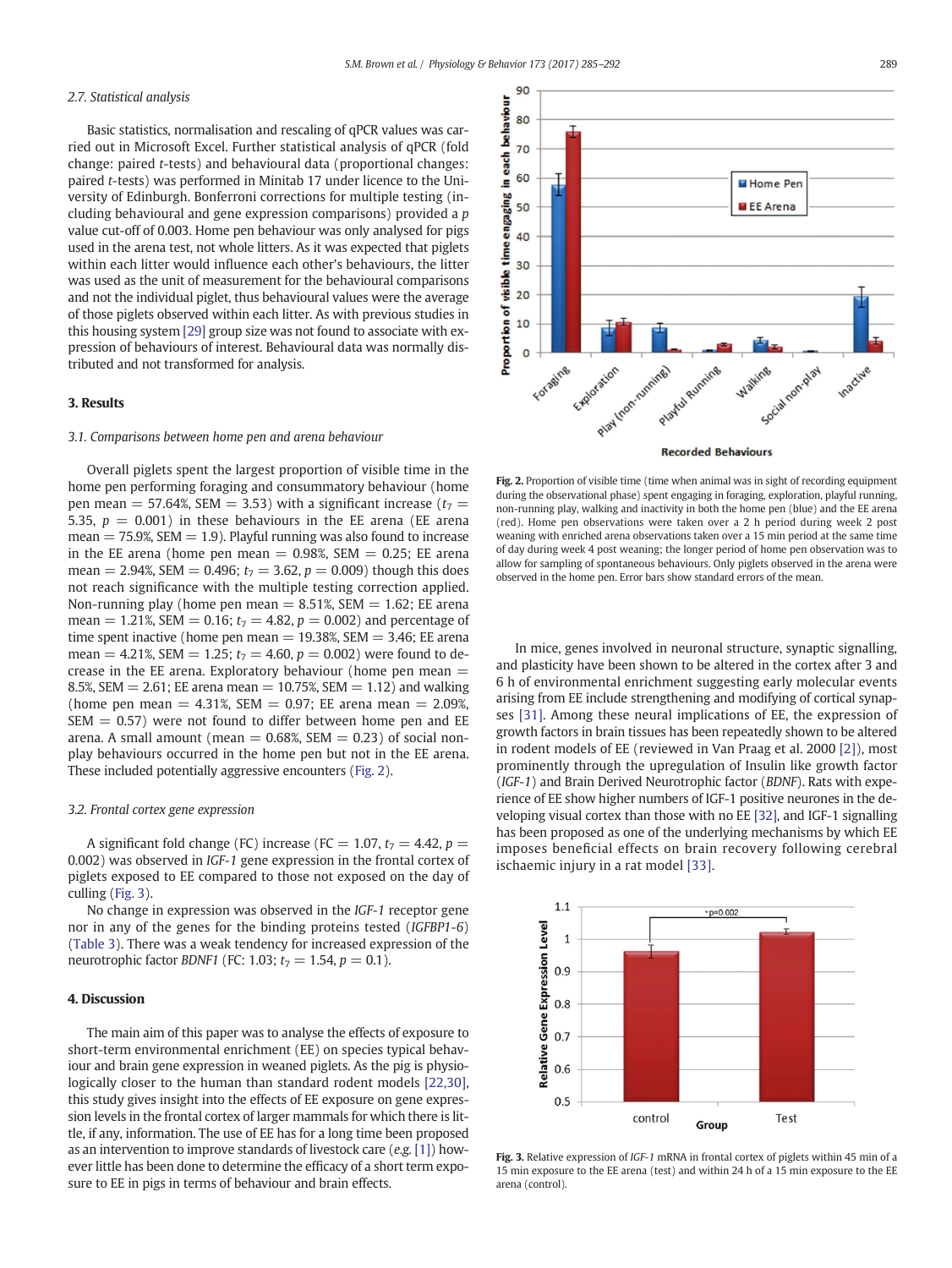<span id="page-6-0"></span>Table 3 Relative gene expression values for genes tested in piglet frontal cortex. Columns show approved gene symbols, fold change from control to test animals, t statistic and p value of the paired t-test.

| Gene of interest | Fold change | t-test | <i>p</i> value | N (per group) |
|------------------|-------------|--------|----------------|---------------|
| $IGF-1$          | 1.07        | 4.42   | 0.002          | 8             |
| <b>BDNF</b>      | 1.03        | 1.540  | 0.10           | 8             |
| IGF1R            | $-1.11$     | 0.824  | 0.424          | 8             |
| IGFBP1           | 1.01        | 0.358  | 0.726          | 8             |
| IGFBP2           | 1.01        | 0.2491 | 0.8069         | 8             |
| IGFBP3           | $-1.01$     | 0.444  | 0.6637         | 8             |
| IGFBP4           | $-1.03$     | 0.073  | 0.9429         | 8             |
| IGFBP5           | 1.02        | 0.386  | 0.7054         | 8             |
| IGFBP6           | 1.01        | 0.322  | 0.752          | 8             |
| CSF <sub>1</sub> | 1.00        | 0.205  | 0.84           | 8             |

IGF-1 has previously been described as a protein linking 'body and brain fitness' as it is significantly involved in physical growth while also having important brain effects including previously mentioned involvement in neuronal 'health', and in positive emotional states [\[34\].](#page-7-0) IGF-1 expression in the brain has been previously shown to be upregulated in the frontal cortex of rats after a play experience but not after social defeat [\[19\]](#page-7-0), indicating a possible role in modulating affect. Indeed in rats, injection of IGF-1 early in life mimicked the effects of early life experience of EE when animals were run through an anxiety paradigm. The reverse was also true in that blocking IGF-1 action early in life in animals housed under EE conditions negated the effects of the EE condition on later anxiety levels [\[35\].](#page-7-0) In humans circulating levels of IGF-1 peptide correlate negatively with symptoms of low mood, depression and anxiety [\[36,37\]](#page-7-0) so expression levels of IGF-1 may be a useful indicator of positive affect.

IGF-1 has 6 known binding partners, of which all exhibit an inhibitory effect on IGF-1 action, with 3 binding proteins (1, 3 and 5) also exhibiting a stimulatory effect. These 3 'multipurpose' binding partners also exhibit IGF-1 independent effects including inhibition of cell growth and induction of apoptosis (reviewed in [\[38\]\)](#page-7-0). A recent study of human Alzheimers patients has identified an increase in astrocyte production of IGF binding protein 3 (IGFBP3) as a contributory factor to Alzheimers disease pathology [\[39\].](#page-7-0) Interestingly, IGFBP3, which had previously been shown to have altered expression in the cortex post play experience in rats [\[19\]](#page-7-0), did not show any differences in this study population of pigs after EE. There are a number of possible reasons this could be the case. Firstly the piglets in this study were culled within 45 min of enrichment, while the rats in [\[19\]](#page-7-0) were culled 6 h post play experience, and there could be a temporal delay in IGFBP3 expression relative to IGF-1. Secondly, to elicit the species typical rough and tumble play in rats they are socially isolated whereas the piglets were moved in pairs between the home pen and the enriched arena. Humans who experience subjective social isolation are known to have higher expression of IGFBP3 from peripheral sampling (leukocytes) [\[40\]](#page-7-0) and while it is difficult to compare across tissue samples it could be that the elevated IGFBP3 reported by [\[19\]](#page-7-0) may be an effect of social isolation, as in the above human study, and not a result of up-regulation after play behaviour. This current study attempted to minimise the effect of isolation from littermates on gene expression and behaviour, though it could be argued that the change in group dynamics would affect the piglet even in a short duration trial. However, as the piglets not tested on the day of tissue collection also, ultimately, experienced a change in group dynamics through the removal of 4 littermates this effect is likely to be negligible when comparing between the 2 'treatments'.

Conversely brain derived neurotrophic factor (BDNF), which was not identified as showing altered expression in [\[19\],](#page-7-0) showed a trend towards up-regulation in the piglet post EE exposure. The interaction between IGF-1 and BDNF in exercise induced gene expression change and brain plasticity is well known [\[34\]](#page-7-0) and other recent studies have shown that in rats an elevated BDNF response in the hippocampus to an inescapable foot shock is also enhanced in animals housed in enriched environments post-weaning [\[41\]](#page-7-0) suggesting enriched housing may induce a neuroprotective state in the longer term [\[42\]](#page-7-0) through the actions of BDNF. Thus enriched housing may provide a solution for long term physical and mental well-being. As the current study focussed on short term exposure and did not look at longer term effects it is possible a significant effect of EE on BDNF expression may have been missed. Contrary to our original hypothesis, the EE paradigm in this study had no effect on expression of the CSF1 gene in the frontal cortex suggesting the increase in IGF-1 may not be due to local microglial expression in response to CSF1 [\[43\].](#page-8-0) However, it is important to note the current study compares samples from pigs which have all had EE exposure, with the controls having access to the arena 24 h prior to sample collection and the test animals 45 min prior to sample collection. So any changes in gene expression in this study population can, in the absence of a naïve control, only be interpreted as a short term upregulation immediately post EE, as we can neither confirm nor deny whether the controls differ from individuals whom had never experienced the EE arena. Nevertheless this is the first evidence of an up-regulation of IGF1 (and BDNF) gene expression in the brain of a large mammal immediately following EE.

There is very little information in the literature on the effects of EE on spontaneous behaviour in rodents. The limited studies available show that rats raised in enriched environments show reduced exploration and rapid locomotory habituation [\[44\]](#page-8-0) using a Behaviour Pattern Monitor (BPM) paradigm (as described in [\[45\]](#page-8-0)) suggesting a rapid assimilation of information about their environment, while socially isolated animals display an increase in exploration and a reduction in PrePulse Inhibition suggestive of an impairment in sensory motor gating. Pigs have evolved as ground foragers and free-ranging domestic pigs will spend up to 55% of their daylight hours foraging [\[46\]](#page-8-0) while commercially housed indoor pigs are seen to perform foraging behaviour significantly less often [\[47,48\]](#page-8-0). It is therefore interesting that in this study the home pen foraging behaviours averaged those of free-ranging pigs in previous studies with behaviour increasing further in the enriched arena. Piglets were housed in a high welfare system and already allocated a rooting substrate (straw) in the home pen with their nutritional needs being met with ad libitum provision of a standard diet, therefore the act of rooting/foraging provided no nutritional reward to the piglets in this system, rather the action itself must have been self-rewarding. Previous work on the motivation of chewing and exploration behaviours in growing pigs has also found that chewing of a novel object occurs independently of an underlying feeding motivation [\[49\]](#page-8-0). The observation of previous studies that rooting/foraging is reduced in sows after administration of naloxone [\[50\]](#page-8-0) would support the suggestion that foraging behaviour is intrinsically rewarding to the pig. It could then be that the allocation of an alternative substrate (peat and straw mix) in the enriched arena may have further increased the pigs' intrinsic motivation to root and forage when given the opportunity [\[51\]](#page-8-0) even when their behavioural and physiological needs were adequately met in their home pen. Previous studies have shown that pigs will perform more rooting behaviour in a newly allocated area even when given constant access to outdoor grazing areas [\[52\]](#page-8-0) so this changing of substrate may be a valuable tool in providing enrichment for growing pigs. This has potential implications not only in livestock management but in human health, where reward responsiveness at the molecular level may be affected by EE [\[53,54\].](#page-8-0)

The increase in locomotor play behaviours such as running when in the enriched arena is perhaps not surprising given the increased space allowance (per piglet) [\[55,56\].](#page-8-0) Similarly the decrease observed in inactivity would be expected given the provision of a more stimulating environment [\[56\]](#page-8-0). What was perhaps surprising was the lack of change in other non-running play behaviours such as pivots and hops which have previously been associated with a positive welfare state in pigs [\[55\]](#page-8-0) and have been proposed as potential indicators of positive welfare [\[55,29\].](#page-8-0) However previous studies did not look at these behaviours in the presence of new enrichment substrates, therefore it is difficult to ascertain if in this study population the motivation to forage was greater than the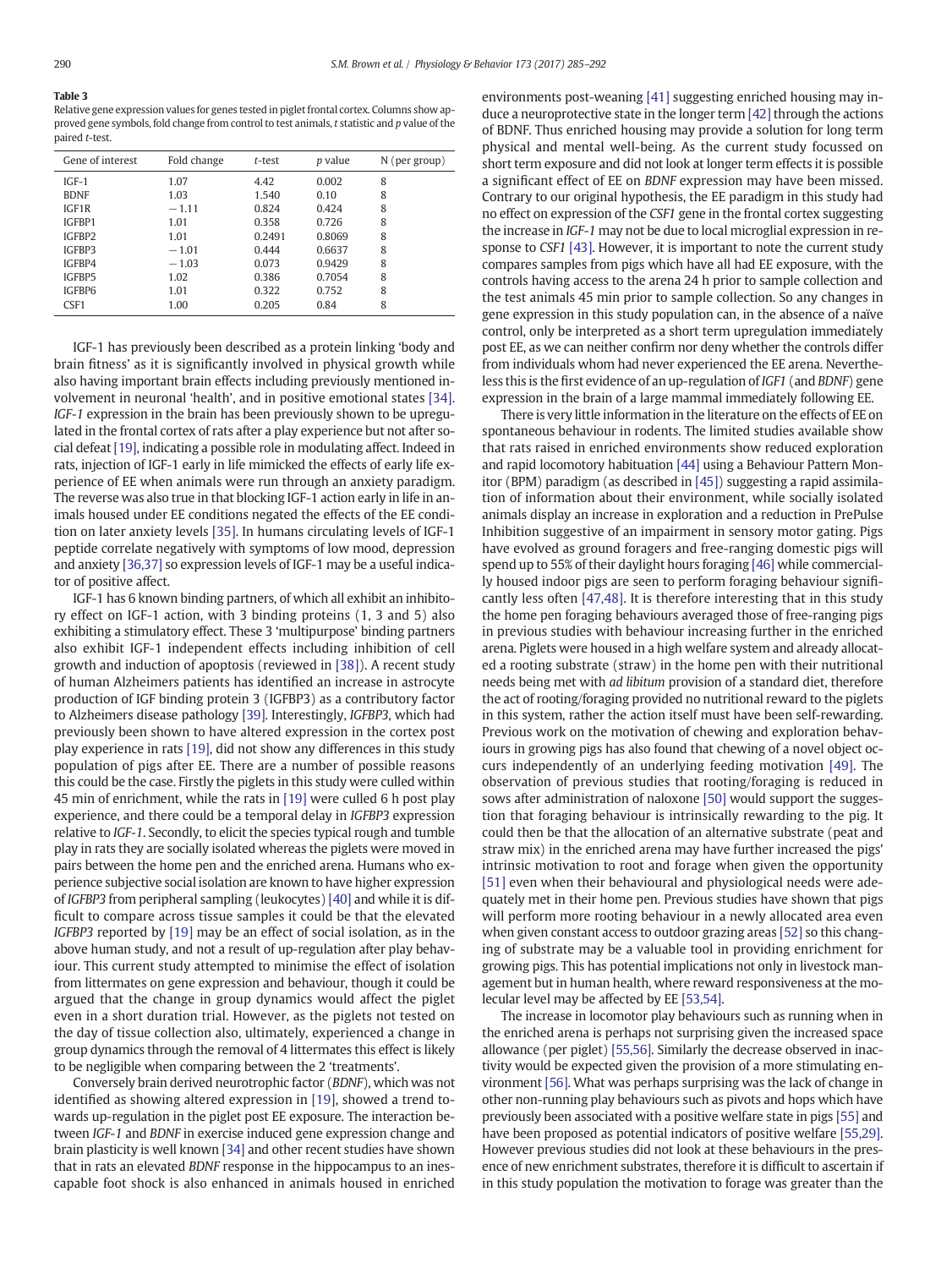<span id="page-7-0"></span>motivation to perform non-running play behaviours in the new environment. Given the time in the arena was short, and novel resources were available (when compared to the home pen substrate), it could be postulated the piglets prioritised the foraging behaviour above others, especially as running and walking behaviours combined made up on average only 5% of the time budget in the arena. The lack of association between behaviours in the home pen and the enriched arena would suggest that the spontaneous behaviours of the home pen and the induced behaviours of the arena are not predictive of one another. Future work to determine if there is an imposable 'upper limit' to substrate enrichment, and assessment to determine preferred substrates would be beneficial [\[57\]](#page-8-0).

#### 5. Conclusions

This study is the first to show molecular changes in the brain of large mammals exposed to EE in addition to an increase in behaviours (rooting/foraging) which have the characteristics of being selfrewarding. When viewing the observation of increased IGF-1, and a tendency for increased BDNF, in piglets after a brief exposure to EE alongside previous rodent and human studies of increased IGF-1 correlating with learning, mood and recovery from brain injury, it would suggest that in pigs short-term exposure to EE results in: 1) increased positive affect; 2) increases in synaptogenesis and plasticity, with concomitant beneficial effects on learning, memory and cognitive development and 3) increases in neuroprotection with prolonged positive effects on 'brain health'.

#### Acknowledgements

We would like to acknowledge funding support for this work from the BBSRC Strategic Funding to The Roslin Institute, and from the Scottish Government's Rural and Environment Science and Analytical Services Division (RESAS). Technical support was provided by the SRUC technicians Marianne Farish and Mhairi Jack. Farm manager Peter Finnie provided general animal husbandry assistance throughout the experimental period.

#### References

- [1] [R.C. Newberry, Environmental enrichment: increasing the biological relevance of](http://refhub.elsevier.com/S0031-9384(16)31162-3/rf0005) [captive environments, Appl. Anim. Behav. Sci. 44 \(1995\) 229](http://refhub.elsevier.com/S0031-9384(16)31162-3/rf0005)–243.
- [2] [H. Van Praag, G. Kempermann, F.H. Gage, Neural consequences of environmental](http://refhub.elsevier.com/S0031-9384(16)31162-3/rf0010) [enrichment, Nat. Rev. Neurosci. 1 \(2000\) 191](http://refhub.elsevier.com/S0031-9384(16)31162-3/rf0010)–198.
- [3] [J. Simpson, J.P. Kelly, The impact of environmental enrichment in laboratory](http://refhub.elsevier.com/S0031-9384(16)31162-3/rf0015) rats—[behavioural and neurochemical aspects, Behav. Brain Res. 222 \(2011\)](http://refhub.elsevier.com/S0031-9384(16)31162-3/rf0015) [246](http://refhub.elsevier.com/S0031-9384(16)31162-3/rf0015)–264.
- [4] [M.R. Rosenzweig, D. Krech, E.L. Bennett, M.C. Diamond, Effects of environmental](http://refhub.elsevier.com/S0031-9384(16)31162-3/rf0020) [complexity and training on brain chemistry and anatomy: a replication and exten](http://refhub.elsevier.com/S0031-9384(16)31162-3/rf0020)[sion, J. Comp. Physiol. Psychol. 55 \(1962\) 429](http://refhub.elsevier.com/S0031-9384(16)31162-3/rf0020)–437.
- [5] [M.R. Rosenzweig, Environmental complexity, cerebral change, and behavior, Am.](http://refhub.elsevier.com/S0031-9384(16)31162-3/rf0025) [Psychol. 21 \(1966\) 321](http://refhub.elsevier.com/S0031-9384(16)31162-3/rf0025)–332.
- [6] [T. Novkovic, T. Mittmann, D. Manahan-Vaughan, BDNF contributes to the facilitation](http://refhub.elsevier.com/S0031-9384(16)31162-3/rf0030) [of hippocampal synaptic plasticity and learning enabled by environmental enrich](http://refhub.elsevier.com/S0031-9384(16)31162-3/rf0030)[ment, Hippocampus 25 \(2015\) 1](http://refhub.elsevier.com/S0031-9384(16)31162-3/rf0030)-15.
- [7] [R.N. Hughes, M.A. Collins, Enhanced habituation and decreased anxiety by environ](http://refhub.elsevier.com/S0031-9384(16)31162-3/rf0035)[mental enrichment and possible attenuation of these effects by chronic](http://refhub.elsevier.com/S0031-9384(16)31162-3/rf0035) α[tocopherol \(vitamin E\) in aging male and female rats, Pharmacol. Biochem. Behav.](http://refhub.elsevier.com/S0031-9384(16)31162-3/rf0035) [94 \(2010\) 534](http://refhub.elsevier.com/S0031-9384(16)31162-3/rf0035)–542.
- [8] [A. Fischer, Environmental enrichment as a method to improve cognitive function.](http://refhub.elsevier.com/S0031-9384(16)31162-3/rf0040) [What can we learn from animal models? NeuroImage 131 \(2016\) 42](http://refhub.elsevier.com/S0031-9384(16)31162-3/rf0040)–47.
- [T. Kobilo, Q.R. Liu, K. Gandhi, M. Mughal, Y. Shaham, H. van Praag, Running is the](http://refhub.elsevier.com/S0031-9384(16)31162-3/rf0045) [neurogenic and neurotrophic stimulus in environmental enrichment, Learn. Mem.](http://refhub.elsevier.com/S0031-9384(16)31162-3/rf0045) [18 \(2011\) 605](http://refhub.elsevier.com/S0031-9384(16)31162-3/rf0045)–609.
- [10] [C.A. Grégoire, D. Bonenfan, A. Le Nguyen, Aumont A. Fernandes KJ, Untangling the](http://refhub.elsevier.com/S0031-9384(16)31162-3/rf0050) infl[uences of voluntary running, environmental complexity, social housing and](http://refhub.elsevier.com/S0031-9384(16)31162-3/rf0050) [stress on adult hippocampal neurogenesis, PLoS One 9 \(2014\) e86237](http://refhub.elsevier.com/S0031-9384(16)31162-3/rf0050).
- [11] [K. Tang, F.C. Xia, P.D. Wagner, E.C. Bree, Exercise-induced VEGF transcriptional acti](http://refhub.elsevier.com/S0031-9384(16)31162-3/rf0055)[vation in brain, lung and skeletal muscle, Respir. Physiol. Neurobiol. 170 \(2010\)](http://refhub.elsevier.com/S0031-9384(16)31162-3/rf0055) 16–[22.](http://refhub.elsevier.com/S0031-9384(16)31162-3/rf0055)
- [12] [M.J. During, L. Cao, VEGF, a mediator of the effect of experience on hippocampal](http://refhub.elsevier.com/S0031-9384(16)31162-3/rf0060) [neurogenesis, Curr. Alzheimer Res. 3 \(2006\) 29](http://refhub.elsevier.com/S0031-9384(16)31162-3/rf0060)–33.
- [13] [B.R. Ickes, T.M. Pham, L.A. Sanders, D.S. Albeck, A.H. Mohammed, A.C. Granholm,](http://refhub.elsevier.com/S0031-9384(16)31162-3/rf0065) [Long-term environmental enrichment leads to regional increases in neurotrophin](http://refhub.elsevier.com/S0031-9384(16)31162-3/rf0065) [levels in rat brain, Exp. Neurol. 164 \(2000\) 45](http://refhub.elsevier.com/S0031-9384(16)31162-3/rf0065)–52.
- [14] [J.L. Liu, D. LeRoith, Insulin-like growth factor I is essential for postnatal growth in re](http://refhub.elsevier.com/S0031-9384(16)31162-3/rf0070)[sponse to growth hormone, Endocrinology 140 \(1999\) 5178](http://refhub.elsevier.com/S0031-9384(16)31162-3/rf0070)–5184.
- [15] [C.A. Bondy, C.M. Cheng, Signaling by insulin-like growth factor 1 in brain, Eur. J.](http://refhub.elsevier.com/S0031-9384(16)31162-3/rf0075) [Pharmacol. 490 \(2004\) 25](http://refhub.elsevier.com/S0031-9384(16)31162-3/rf0075)–31.
- [16] [E. Carro, A. Nuñez, S. Busiguina, I. Torres-Aleman, Circulating insulin-like](http://refhub.elsevier.com/S0031-9384(16)31162-3/rf0080) [growth factor I mediates effects of exercise on the brain, J. Neurosci. 20](http://refhub.elsevier.com/S0031-9384(16)31162-3/rf0080) [\(2000\) 2926](http://refhub.elsevier.com/S0031-9384(16)31162-3/rf0080)–2933.
- [17] [B.A. Hoshaw, T.I. Hill, J.J. Crowley, J.E. Malberg, X. Khawaja, S. Rosenzweig-Lipson,](http://refhub.elsevier.com/S0031-9384(16)31162-3/rf0085) [L.E. Schechter, I. Lucki, Antidepressant-like behavioral effects of IGF-I produced by](http://refhub.elsevier.com/S0031-9384(16)31162-3/rf0085) [enhanced serotonin transmission, Eur. J. Pharmacol. 594 \(2008\) 109](http://refhub.elsevier.com/S0031-9384(16)31162-3/rf0085)–116.
- [18] [C.W. Cotman, N.C. Berchtold, L.A. Christie, Exercise builds brain health: key roles of](http://refhub.elsevier.com/S0031-9384(16)31162-3/rf0090) growth factor cascades and infl[ammation, Trends Neurosci. 30 \(2007\) 464](http://refhub.elsevier.com/S0031-9384(16)31162-3/rf0090)–472.
- [19] [J. Burgdorf, R.A. Kroes, M.C. Beinfeld, J. Panksepp, J.R. Moskal, Uncovering the molec](http://refhub.elsevier.com/S0031-9384(16)31162-3/rf0095)[ular basis of positive affect using rough-and-tumble play in rats: a role for insulin-](http://refhub.elsevier.com/S0031-9384(16)31162-3/rf0095)[like growth factor I, Neuroscience 168 \(2010\) 769](http://refhub.elsevier.com/S0031-9384(16)31162-3/rf0095)–777.
- [20] [H. Würbel, Ideal homes? Housing effects on rodent brain and behaviour, Trends](http://refhub.elsevier.com/S0031-9384(16)31162-3/rf0100) [Neurosci. 24 \(2001\) 207](http://refhub.elsevier.com/S0031-9384(16)31162-3/rf0100)–211.
- [21] [A. Boissy, G. Manteuffel, M.B. Jensen, R.O. Moe, B. Spruijt, L.J. Keeling, C. Winckler, B.](http://refhub.elsevier.com/S0031-9384(16)31162-3/rf0105) [Forkman, I. Dimitrov, J. Langbein, M. Bakken, Assessment of positive emotions in an](http://refhub.elsevier.com/S0031-9384(16)31162-3/rf0105)[imals to improve their welfare, Physiol. Behav. 92 \(2007\) 375](http://refhub.elsevier.com/S0031-9384(16)31162-3/rf0105)–397.
- [22] [N.M. Lind, A. Moustgaard, J. Jelsing, G. Vajta, P. Cumming, A.K. Hansen, The use of](http://refhub.elsevier.com/S0031-9384(16)31162-3/rf0110) [pigs in neuroscience: modeling brain disorders, Neurosci. Biobehav. Rev. 31](http://refhub.elsevier.com/S0031-9384(16)31162-3/rf0110) [\(2007\) 728](http://refhub.elsevier.com/S0031-9384(16)31162-3/rf0110)–751.
- [23] [M.B. Bracke, J.J. Zonderland, P. Lenskens, W.G. Schouten, H. Vermeer, H.A. Spoolder,](http://refhub.elsevier.com/S0031-9384(16)31162-3/rf0115) [H.J. Hendriks, H. Hopster, Formalised review of environmental enrichment for pigs](http://refhub.elsevier.com/S0031-9384(16)31162-3/rf0115) [in relation to political decision making, Appl. Anim. Behav. Sci. 98 \(2006\) 165](http://refhub.elsevier.com/S0031-9384(16)31162-3/rf0115)–182.
- [24] [D.J. Gow, D.P. Sester, D.A. Hume, CSF-1, IGF-1, and the control of postnatal growth](http://refhub.elsevier.com/S0031-9384(16)31162-3/rf0120) [and development, J. Leukoc. Biol. 88 \(2010\) 475](http://refhub.elsevier.com/S0031-9384(16)31162-3/rf0120)–481.
- [25] [M. Hristova, D. Cuthill, V. Zbarsky, A. Acosta-Saltos, A. Wallace, K. Blight, S.M.](http://refhub.elsevier.com/S0031-9384(16)31162-3/rf0125) [Buckley, D. Peebles, H. Heuer, S.N. Waddington, G. Raivich, Activation and deactiva](http://refhub.elsevier.com/S0031-9384(16)31162-3/rf0125)[tion of periventricular white matter phagocytes during postnatal mouse develop](http://refhub.elsevier.com/S0031-9384(16)31162-3/rf0125)[ment, Glia 58 \(2010\) 11](http://refhub.elsevier.com/S0031-9384(16)31162-3/rf0125)–28.
- [26] [A.E. Ali, Y.M. Wilson, M. Murphy, A single exposure to an enriched environment](http://refhub.elsevier.com/S0031-9384(16)31162-3/rf0130) [stimulates the activation of discrete neuronal populations in the brain of the fos](http://refhub.elsevier.com/S0031-9384(16)31162-3/rf0130)[tau-lacZ mouse, Neurobiol. Learn. Mem. 92 \(2009\) 381](http://refhub.elsevier.com/S0031-9384(16)31162-3/rf0130)–390.
- [27] [E.M. Baxter, O.O. Adeleye, M.C. Jack, M. Farish, S.H. Ison, S.A. Edwards, Achieving op](http://refhub.elsevier.com/S0031-9384(16)31162-3/rf0135)[timum performance in a loose-housed farrowing system for sows: the effects of](http://refhub.elsevier.com/S0031-9384(16)31162-3/rf0135) [space and temperature, Appl. Anim. Behav. Sci. 169 \(2015\) 9](http://refhub.elsevier.com/S0031-9384(16)31162-3/rf0135)–16.
- [28] [Defra, Code of Recommendation for the Welfare of Livestock, Pigs. Defra Publica](http://refhub.elsevier.com/S0031-9384(16)31162-3/rf0140)[tions, London, 2003](http://refhub.elsevier.com/S0031-9384(16)31162-3/rf0140).
- [29] [S.M. Brown, M. Klaffenbock, I.M. Nevison, A.B. Lawrence, Evidence for litter differ](http://refhub.elsevier.com/S0031-9384(16)31162-3/rf0145)[ences in play behaviour in pre-weaned pigs, Appl. Anim. Behav. Sci. 172 \(2015\)](http://refhub.elsevier.com/S0031-9384(16)31162-3/rf0145) 17–[25.](http://refhub.elsevier.com/S0031-9384(16)31162-3/rf0145)
- [30] [E. Bendixen, M. Danielsen, K. Larsen, C. Bendixen, Advances in porcine genomics and](http://refhub.elsevier.com/S0031-9384(16)31162-3/rf0150) proteomics–[a toolbox for developing the pig as a model organism for molecular bio](http://refhub.elsevier.com/S0031-9384(16)31162-3/rf0150)[medical research, Brief. Funct. Genomics 9 \(2010\) 208](http://refhub.elsevier.com/S0031-9384(16)31162-3/rf0150)–219.
- [31] [C. Rampon, C.H. Jiang, H. Dong, Y.-P. Tang, D.J. Lockhart, P.G. Schultz, J.Z. Tsien, Y. Hu,](http://refhub.elsevier.com/S0031-9384(16)31162-3/rf0155) [Effects of environmental enrichment on gene expression in the brain, Proc. Natl.](http://refhub.elsevier.com/S0031-9384(16)31162-3/rf0155) [Acad. Sci. U. S. A. 97 \(2000\) 12880](http://refhub.elsevier.com/S0031-9384(16)31162-3/rf0155)–12884.
- [32] [F. Ciucci, E. Putignano, L. Baroncelli, S. Landi, N. Berardi, L. Maffei, Insulin-like growth](http://refhub.elsevier.com/S0031-9384(16)31162-3/rf0160) [factor 1 \(IGF-1\) mediates the effects of enriched environment \(EE\) on visual cortical](http://refhub.elsevier.com/S0031-9384(16)31162-3/rf0160) [development, PLoS One 2 \(5\) \(2007\) 475.](http://refhub.elsevier.com/S0031-9384(16)31162-3/rf0160)
- [33] [M. Wadowska, J. Woods, M. Rogozinska, T.L. Briones, Neuroprotective effects of](http://refhub.elsevier.com/S0031-9384(16)31162-3/rf0165) [enriched environment housing after transient global cerebral ischaemia are associ](http://refhub.elsevier.com/S0031-9384(16)31162-3/rf0165)[ated with the upregulation of insulin-like growth factor-1 signalling, Neuropathol.](http://refhub.elsevier.com/S0031-9384(16)31162-3/rf0165) [Appl. Neurobiol. 41 \(2015\) 544](http://refhub.elsevier.com/S0031-9384(16)31162-3/rf0165)–556.
- [34] [C.W. Cotman, N.C. Berchtold, Exercise: a behavioural intervention to enhance brain](http://refhub.elsevier.com/S0031-9384(16)31162-3/rf0170) [health and plasticity, Trends Neurosci. 25 \(2002\) 295](http://refhub.elsevier.com/S0031-9384(16)31162-3/rf0170)–301.
- [35] [S. Baldini, L. Restani, L. Baroncelli, M. Coltelli, R. Franco, M.C. Cenni, L. Maffei, N.](http://refhub.elsevier.com/S0031-9384(16)31162-3/rf0175) [Berardi, Enriched early life experiences reduce adult anxiety-like behavior in rats:](http://refhub.elsevier.com/S0031-9384(16)31162-3/rf0175) [a role for insulin-like growth factor 1, J. Neurosci. 33 \(2013\) 11715](http://refhub.elsevier.com/S0031-9384(16)31162-3/rf0175)–11723.
- [36] [A.M. Gallegos, M. Hoerger, N.L. Talbot, M.S. Krasner, J.M. Knight, J.A. Moynihan, P.R.](http://refhub.elsevier.com/S0031-9384(16)31162-3/rf0180) [Duberstein, Towards identifying the effects of speci](http://refhub.elsevier.com/S0031-9384(16)31162-3/rf0180)fic components of mindfulness[based stress reduction on biologic and emotional outcomes among older adults, J.](http://refhub.elsevier.com/S0031-9384(16)31162-3/rf0180) [Altern. Complement. Med. 19 \(2013\) 787](http://refhub.elsevier.com/S0031-9384(16)31162-3/rf0180)–7792.
- [37] [F. Lin, J. Suhr, S. Diebold, K.L. Heffner, Associations between depressive symptoms](http://refhub.elsevier.com/S0031-9384(16)31162-3/rf0185) and memory defi[cits vary as a function of insulin-like growth factor \(IGF-1\) levels](http://refhub.elsevier.com/S0031-9384(16)31162-3/rf0185) [in healthy older adults, Psychoneuroendocrinology 42 \(2014\) 118](http://refhub.elsevier.com/S0031-9384(16)31162-3/rf0185)–123.
- [38] [R.C. Baxter, Insulin-like growth factor \(IGF\)-binding proteins: interactions with IGFs](http://refhub.elsevier.com/S0031-9384(16)31162-3/rf0190) [and intrinsic bioactivities, Am. J. Physiol. Endocrinol. Metab. 278 \(2000\) E967](http://refhub.elsevier.com/S0031-9384(16)31162-3/rf0190)–E976.
- [39] K. Watanabe, K. Uemura, M. Asada, M. Maesako, H. Akiyama, S. Shimohama, R. Takahashi, A. Kinoshita, The participation of insulin-like growth factor-binding protein 3 released by astrocytes in the pathology of Alzheimer's disease, Mol. Brain 8 (2015) 82, http://dx.doi.org[/10.1186/s13041-015-0174-2.](http://dx.doi.org/10.1186/s13041-015-0174-2)
- [40] [S.W. Cole, L.C. Hawkley, J.M. Arevalo, C.Y. Sung, R.M. Rose, J.T. Cacioppo, Social reg](http://refhub.elsevier.com/S0031-9384(16)31162-3/rf0200)[ulation of gene expression in human leukocytes, Genome Biol. 8 \(9\) \(2007\) 1.](http://refhub.elsevier.com/S0031-9384(16)31162-3/rf0200)
- [41] [B. Mosaferi, S. Babri, G. Mohaddes, S. Khamnei, M. Mesgari, Post-weaning environ](http://refhub.elsevier.com/S0031-9384(16)31162-3/rf0205)[mental enrichment improves BDNF response of adult male rats, Int. J. Dev. Neurosci.](http://refhub.elsevier.com/S0031-9384(16)31162-3/rf0205) [46 \(2015\) 108](http://refhub.elsevier.com/S0031-9384(16)31162-3/rf0205)–114.
- [42] [R.D. Almeida, B.J. Manadas, C.V. Melo, J.R. Gomes, C.S. Mendes, M.M. Grãos, R.F.](http://refhub.elsevier.com/S0031-9384(16)31162-3/rf0210) [Carvalho, A.P. Carvalho, C.B. Duarte, Neuroprotection by BDNF against glutamate](http://refhub.elsevier.com/S0031-9384(16)31162-3/rf0210)[induced apoptotic cell death is mediated by ERK and PI3-kinase pathways, Cell](http://refhub.elsevier.com/S0031-9384(16)31162-3/rf0210) [Death Differ. 12 \(2005\) 1329](http://refhub.elsevier.com/S0031-9384(16)31162-3/rf0210)–1343.